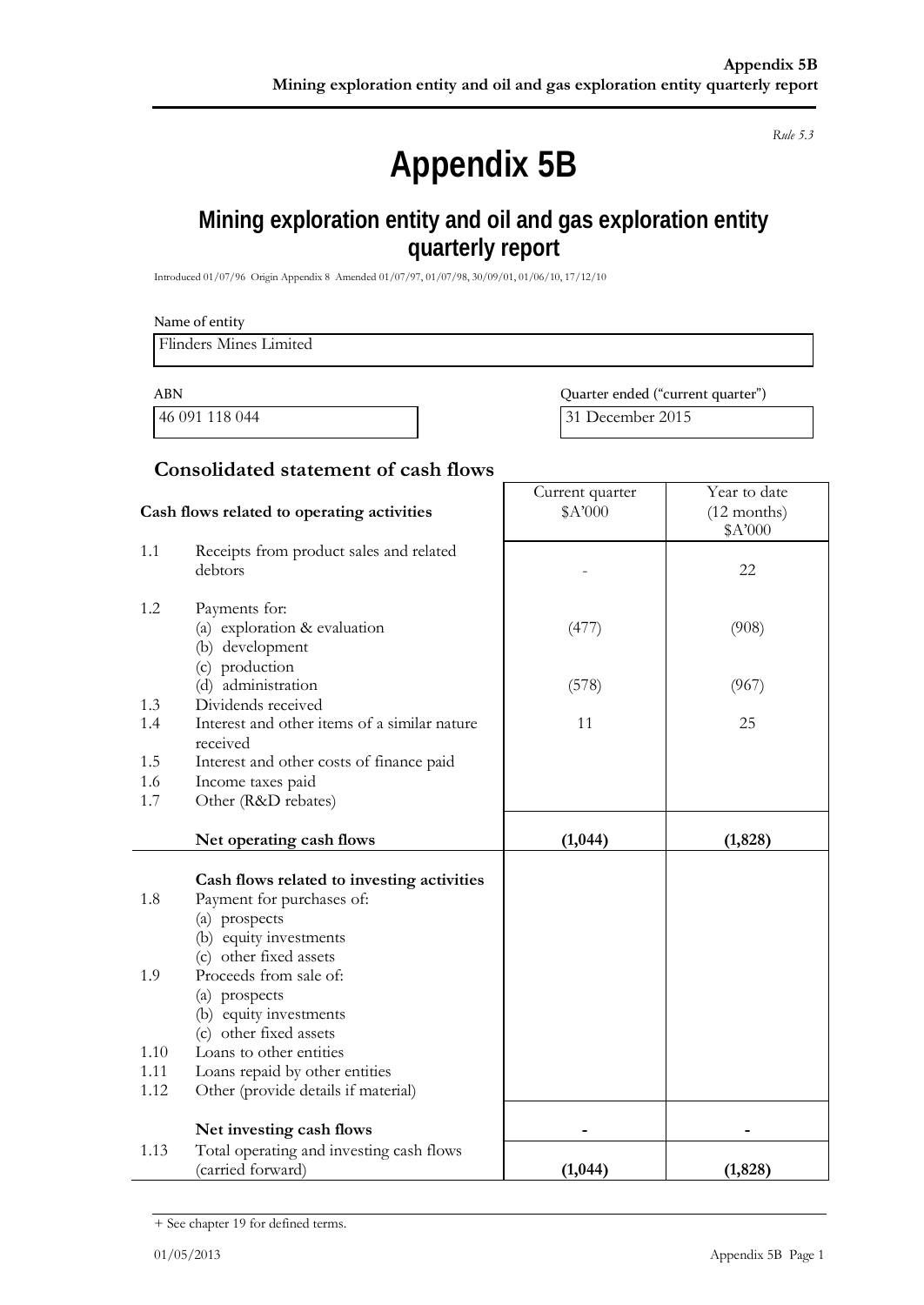| 1.13                                                                                                                                                                                                                                                                                                  | Total operating and investing cash flows<br>(brought forward)                       | (1,044) | (1, 828) |
|-------------------------------------------------------------------------------------------------------------------------------------------------------------------------------------------------------------------------------------------------------------------------------------------------------|-------------------------------------------------------------------------------------|---------|----------|
| Cash flows related to financing activities<br>Proceeds from issues of shares, options, etc.<br>1.14<br>Proceeds from sale of forfeited shares<br>1.15<br>1.16<br>Proceeds from borrowings<br>Repayment of borrowings<br>1.17<br>Dividends paid<br>1.18<br>Other (provide details if material)<br>1.19 |                                                                                     |         |          |
|                                                                                                                                                                                                                                                                                                       | Net financing cash flows                                                            |         |          |
|                                                                                                                                                                                                                                                                                                       | Net increase (decrease) in cash held                                                | (1,044) | (1.828)  |
| 1.20<br>1.21                                                                                                                                                                                                                                                                                          | Cash at beginning of quarter/year to date<br>Exchange rate adjustments to item 1.20 | 2,986   | 3,770    |
| 1.22                                                                                                                                                                                                                                                                                                  | Cash at end of quarter                                                              | 1,942   | 1,942    |

## **Payments to directors of the entity and associates of the directors Payments to related entities of the entity and associates of the related entities**

|      |                                                                  | Current quarter<br>\$A'000 |
|------|------------------------------------------------------------------|----------------------------|
| 1.23 | Aggregate amount of payments to the parties included in item 1.2 | 78                         |
| 1.24 | Aggregate amount of loans to the parties included in item 1.10   |                            |

1.25 Explanation necessary for an understanding of the transactions

#### **Non-cash financing and investing activities**

- 2.1 Details of financing and investing transactions which have had a material effect on consolidated assets and liabilities but did not involve cash flows
- 2.2 Details of outlays made by other entities to establish or increase their share in projects in which the reporting entity has an interest

<sup>+</sup> See chapter 19 for defined terms.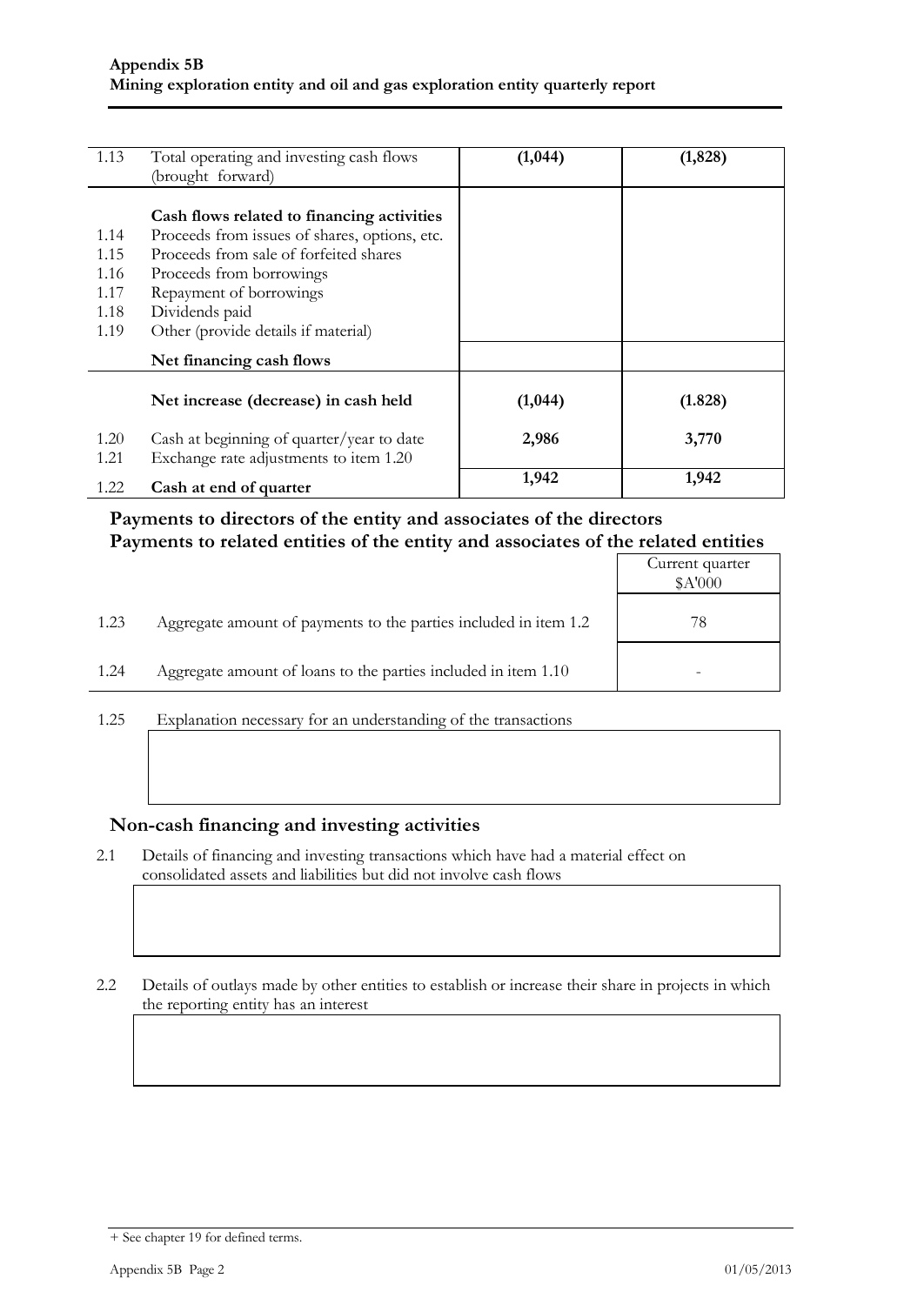### **Financing facilities available**

*Add notes as necessary for an understanding of the position.*

|     |                             | Amount available<br>A'000 | Amount used<br>\$A'000 |
|-----|-----------------------------|---------------------------|------------------------|
| 3.1 | Loan facilities             |                           |                        |
| 3.2 | Credit standby arrangements |                           |                        |

# **Estimated cash outflows for next quarter**

|     |                            | A'000                    |
|-----|----------------------------|--------------------------|
| 4.1 | Exploration and evaluation | 255                      |
| 4.2 | Development                | $\overline{\phantom{0}}$ |
| 4.3 | Production                 |                          |
| 4.4 | Administration             | 350                      |
|     | Total                      | 605                      |
|     |                            |                          |

# **Reconciliation of cash**

|                                | Reconciliation of cash at the end of the quarter (as<br>shown in the consolidated statement of cash flows)<br>to the related items in the accounts is as follows. | Current quarter<br>\$A'000 | Previous quarter<br>\$A'000 |
|--------------------------------|-------------------------------------------------------------------------------------------------------------------------------------------------------------------|----------------------------|-----------------------------|
| 5.1                            | Cash on hand and at bank                                                                                                                                          | 1,192                      | 2,236                       |
| 5.2                            | Deposits at call                                                                                                                                                  | 750                        | 750                         |
| Bank overdraft<br>5.3          |                                                                                                                                                                   |                            |                             |
| Other (provide details)<br>5.4 |                                                                                                                                                                   |                            |                             |
|                                | Total: cash at end of quarter (item 1.22)                                                                                                                         | 1,942                      | 2,986                       |

### **Changes in interests in mining tenements**

|     |                                                                                                   | Tenement<br>reference | Nature of interest<br>(note (2)) | Interest at<br>beginning<br>of quarter | Interest at<br>end of<br>quarter |
|-----|---------------------------------------------------------------------------------------------------|-----------------------|----------------------------------|----------------------------------------|----------------------------------|
| 6.1 | Interests in mining<br>tenements and<br>petroleum tenements<br>relinquished, reduced or<br>lapsed |                       |                                  |                                        |                                  |

<sup>+</sup> See chapter 19 for defined terms.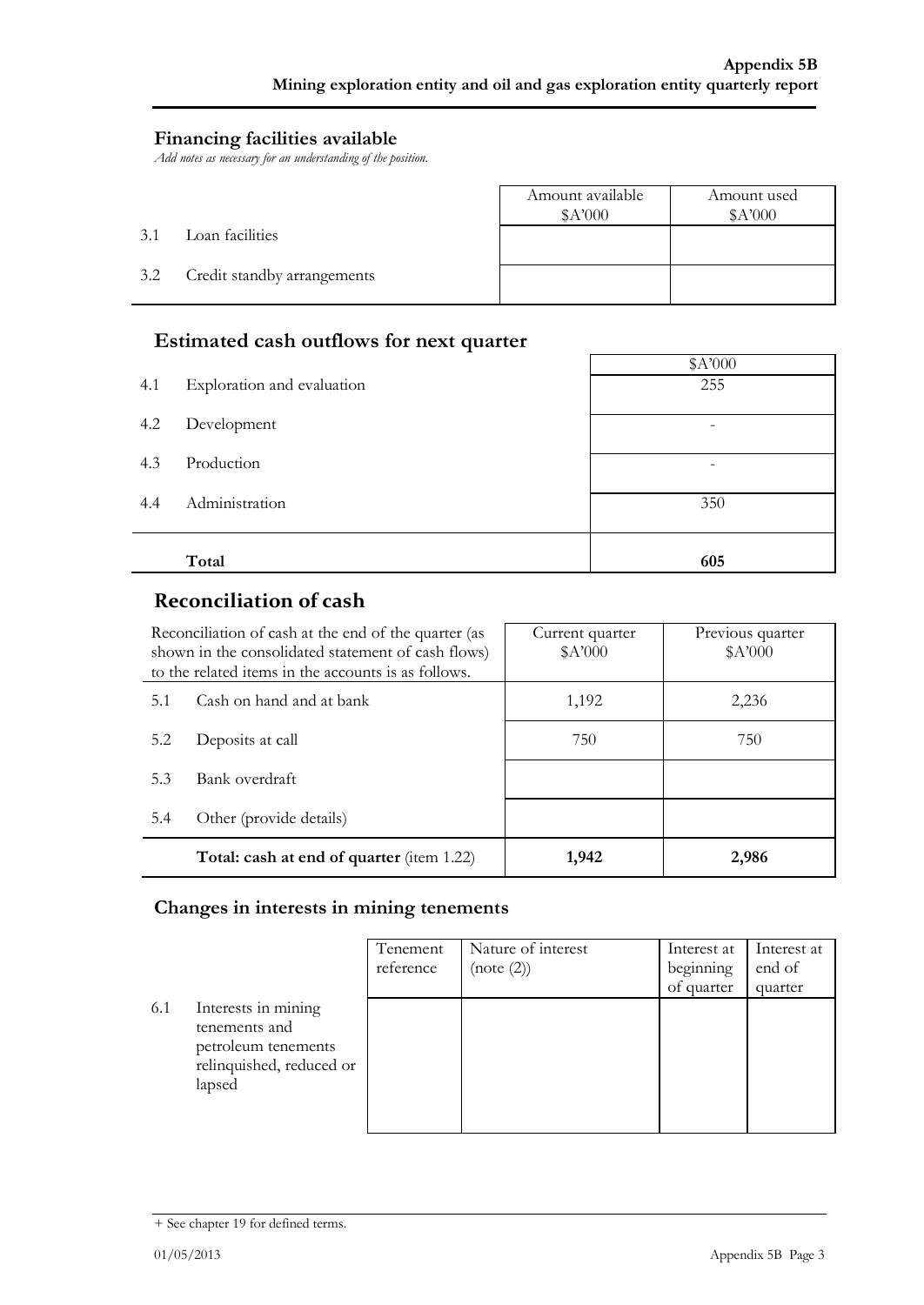| 6.2 | Interests in mining<br>tenements and<br>petroleum tenements<br>acquired or increased |  |  |
|-----|--------------------------------------------------------------------------------------|--|--|
|     |                                                                                      |  |  |

### **Issued and quoted securities at end of current quarter**

*Description includes rate of interest and any redemption or conversion rights together with prices and dates.*

|         |                          | Total number  | Number quoted | Issue price per | Amount paid up    |
|---------|--------------------------|---------------|---------------|-----------------|-------------------|
|         |                          |               |               | security (see   | per security (see |
|         |                          |               |               | note 3) (cents) | note 3) (cents)   |
| $7.1\,$ | Preference               |               |               |                 |                   |
|         | <sup>+</sup> securities  |               |               |                 |                   |
|         | (description)            |               |               |                 |                   |
| $7.2\,$ | Changes during           |               |               |                 |                   |
|         | quarter                  |               |               |                 |                   |
|         | (a) Increases            |               |               |                 |                   |
|         | through issues           |               |               |                 |                   |
|         | (b) Decreases            |               |               |                 |                   |
|         | through returns          |               |               |                 |                   |
|         | of capital, buy-         |               |               |                 |                   |
|         | backs,                   |               |               |                 |                   |
|         | redemptions              |               |               |                 |                   |
| 7.3     | <sup>+</sup> Ordinary    | 2,769,648,754 | 2,769,648,754 |                 |                   |
|         | securities               |               |               |                 |                   |
| 7.4     | Changes during           |               |               |                 |                   |
|         | quarter                  |               |               |                 |                   |
|         | (a) Increases            |               |               |                 |                   |
|         | through issues           | 589,635       | 589,635       | Nil             | Fully paid        |
|         | (b) Decreases            |               |               |                 |                   |
|         | through returns          |               |               |                 |                   |
|         | of capital, buy-         |               |               |                 |                   |
|         | backs                    |               |               |                 |                   |
| $7.5\,$ | <sup>+</sup> Convertible |               |               |                 |                   |
|         | debt securities          |               |               |                 |                   |
|         | (description)            |               |               |                 |                   |
| 7.6     | Changes during           |               |               |                 |                   |
|         | quarter                  |               |               |                 |                   |
|         | (a) Increases            |               |               |                 |                   |
|         | through issues           |               |               |                 |                   |
|         | (b) Decreases            |               |               |                 |                   |
|         | through                  |               |               |                 |                   |
|         | securities<br>matured,   |               |               |                 |                   |
|         | converted                |               |               |                 |                   |
| 7.7     | <b>Options</b>           |               |               | Exercise price  | Expiry date       |
|         | (description and         |               |               |                 |                   |
|         | conversion factor)       |               |               |                 |                   |
| 7.8     | Issued during            |               |               |                 |                   |
|         | quarter                  |               |               |                 |                   |
| 7.9     | Exercised                |               |               |                 |                   |
|         | during quarter           |               |               |                 |                   |

<sup>+</sup> See chapter 19 for defined terms.